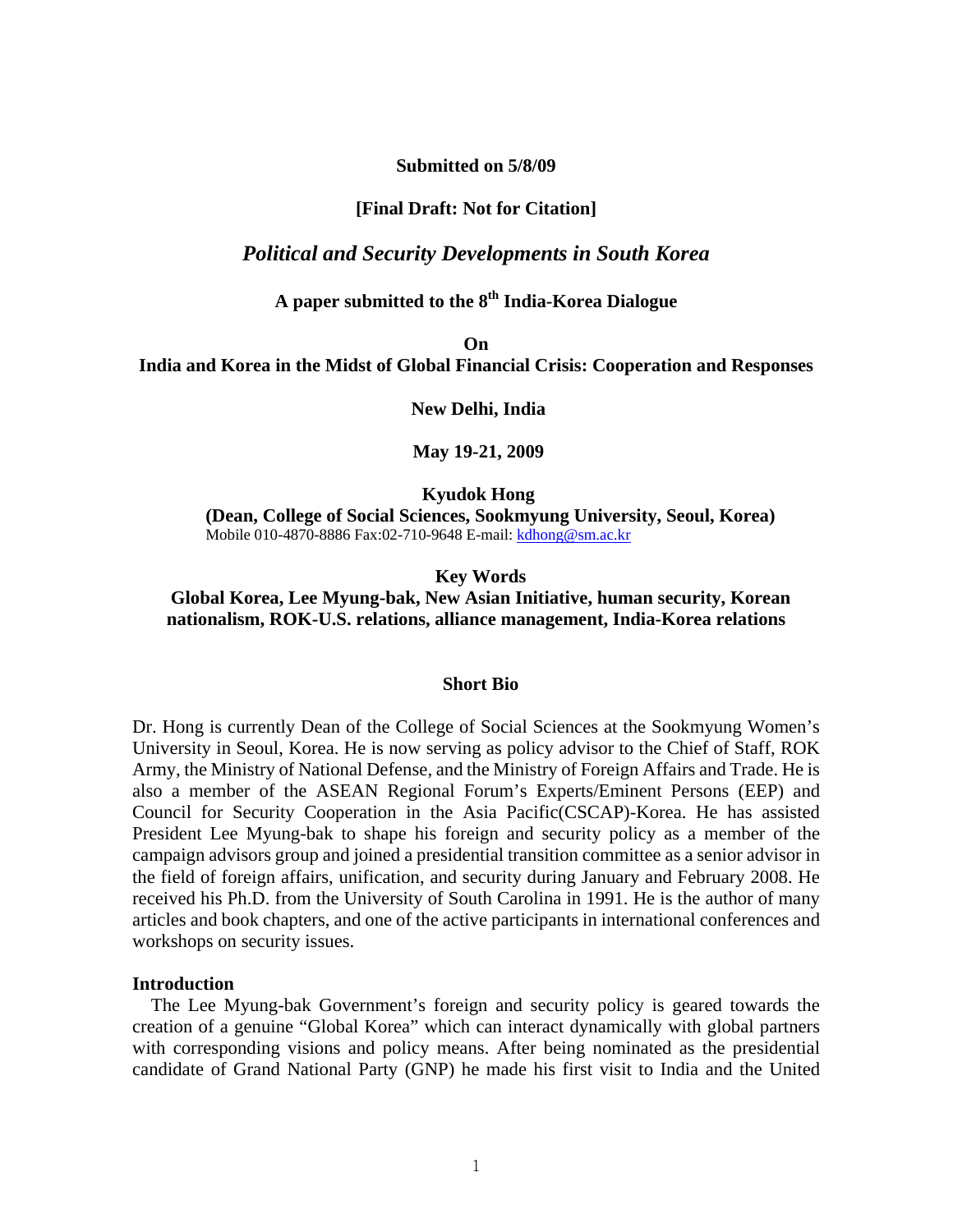Emirates of the Arab to find a way in April 2007 to learn from their unique successful experiences of developing new industries for the  $21<sup>st</sup>$  century. During the past 15 months after inauguration, President Lee mainly focused on two areas: cultivating the relationship with key Asian partners along the line of his New Asian Initiative and reconstruction of the alliance relationship with the United States. President Lee made his first meeting with Prime Minister Man Mohan Singh at the G-8 summit in Toyako, Japan and agreed with him to find a way for signing the Comprehensive Economic Partnership Agreement (CEPA) as early as possible. However, Lee's main focus has been to mend fences with neighboring powers such as China and Japan. Lee finally extended his outreach efforts to include Australia, New Zealand and Indonesia in March 2009. He is now planning to visit Kazakhstan and Uzbekistan during the May  $10^{th}$  through  $14^{th}$ .

There exists a consensus shared by both Seoul and Washington that the alliance relationship needs to be revitalized. President Lee strongly wished to upgrade bilateral relations with the United States by calling for a strategic alliance for the 21st century when he met with President Bush at Camp David on April 19, 2008. However, Lee Myung-bak's efforts were frustrated by the left-leaning progressives of Korean society who were largely dissatisfied with President Lee's decision to lift the ban on importing U.S. beef. Starting on May 1, 2008, it took three and a half months for him to fully recover from the so-called anti-government beef protests and candle light vigils. As soon as he escaped from the fiasco by reorganizing the staff members at the Presidential office, he was facing the global financial crisis. Despite such difficulties, he expressed his willingness to carry out a reform agenda and he is now determined to engage his original plans and mobilize the energies of the country behind large and sustained drives toward advancing Korea into the rank of world's superior states.

President Lee wishes to strengthen Korea's regional networks and is determined to take a leadership role in creating a focal point of discussion, debate, and action on the human security agenda in East Asia. Yet, he learned a hard lesson from the beef incident that gaining support from the people at home is a necessary condition for conducting a successful foreign policy. The question is how can he transform people's passion and energy into a driving force for solving regional and global challenges of the future. To transform a mindset of anti-global/nationalist forces at home requires his leadership skills and sound strategy. He believes that there is much room for strategic cooperation among key partners and well-coordinated skills and strategies of alliance management is very much needed. This study introduces the Korea's efforts to be a constructive player in the region and evaluate how the Lee government has managed to transform its vision into an operational concept.

#### **Perils of public anxiety at home**

Lee's presidency has been crippled by street demonstrations against the purported mad cow dangers of imported U.S. beef. It is very important to investigate the case of South Korean left-wing extremists and progressive NGOs and their strong influence on the ROK-US alliance. This study addresses the serious problems they have caused and identifies the most appropriate problem-solving mechanisms for preventing a general loosening of the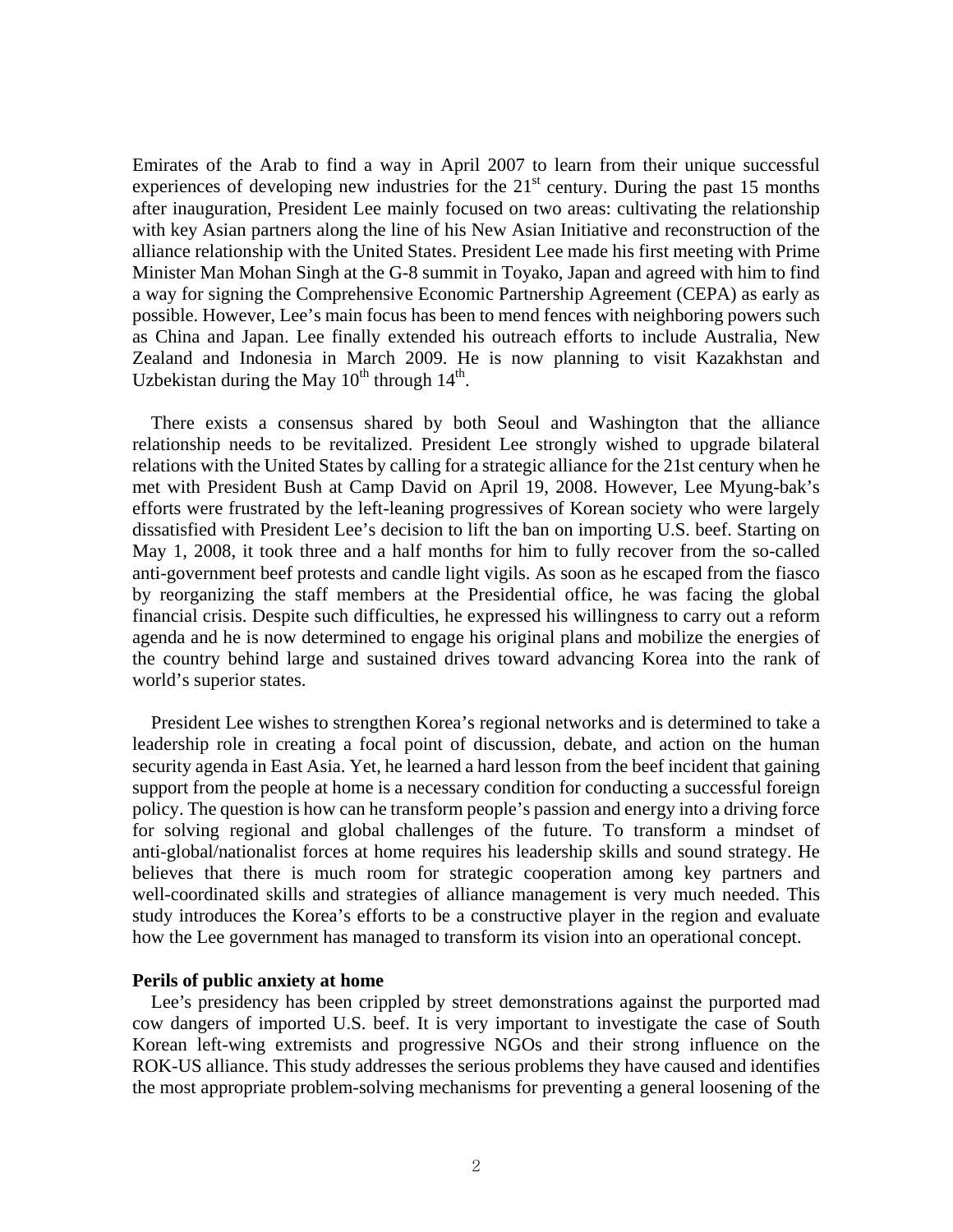alliance ties and pre-empting the disintegration of the alliance.

 People's Action for Preventing Mad Cow Dangers*,* a coalition group of more than 24 leftwing extremists and progressive NGOs, was hurriedly set up by the usual suspects. Among the prominent ones, Park Suk-woon and Pastor Han Sang-yol are key members of Solidarity of Unification (SOU: Tongilyondae in Korean) and they continued to obstruct the transfer of U.S. bases to Osan-Pyongtaek area, opposed the signing of Free Trade Agreement (FTA) with the U.S. and demanded an early transfer of wartime Operational Control (OPCON) to South Korea. The SOU was formed in 2001 in order to facilitate the implementation process of agreement reached at the inter-Korean summit meeting on June 15, 2000. Pastor Han and Park basically share pro-North Korean and anti-American positions in their principles. For the first time in 10 years, clear evidence was provided by the Korean authorities that these NGO leaders have actually received instruction from the North. However, the previous government has never arrested anyone from those left-leaning NGOs although they copied the statements made by Pyongyang's Committee for Fatherland's Peaceful Unification (Jopyongtong in Korean) and acted in accordance with arguments stated in the editorial or the opinion section of Rodong Shinmun, North Korea's major newspaper.

 Particularly, the National Teachers Union (Jungyojo in Korean) successfully rallied boys and girls at the middle and high schools to participate in the street protest. KBS, MBC, Hankyoreh, and Kyunghyang were prominent among the broadcasting and newspaper companies. They did not waste time to criticize the Lee government's handling of the beef import issue and encouraged people to join the demonstrations to express the Korean pride and protect food security. They claimed that participation was a manifestation of maturing citizenship and also emphasized that expression of people's will is necessary for promoting democracy. At the same time, the Korean Democratic Labor Union (Minjunochong in Korean) began to jump on the bandwagon of protesting against the Lee government. It is an irony that the members of opposition parties are also joining the leftwing extremists to take the streets by showing a condoning attitude against their use of violence against the authorities. .

 No one in the Blue House really anticipated that the health fears in Korea would be easily compounded by such fervent nationalism and would virtually paralyze the Lee government which had won the election with the largest margin of votes in history. President Lee, elected with a promise to mend fences with Washington, failed to quell his critics and underestimated the anxiety level of those who worried about losing their privileges. After election, President Lee never passed a single day without emphasizing the need for transformation of the Korean society. He strongly chastised the civil servants and demanded higher standards and work ethics. His enthusiasm went too far and announced no holiday principle when he started his official duties at the presidential transition commission. The level of frustration was sharply increased among people after the election. Those who supported him throughout the campaign were beginning to complain since Lee did not really want them to engage in the politics. On the other hand, there was no way for satisfying public expectation for better life when the national economy was going downward with the global economic crisis.

The beef issue provided the momentum for those left-wing extremists, labor union members, and former Uri Party members to unite together to stage a coup against an infant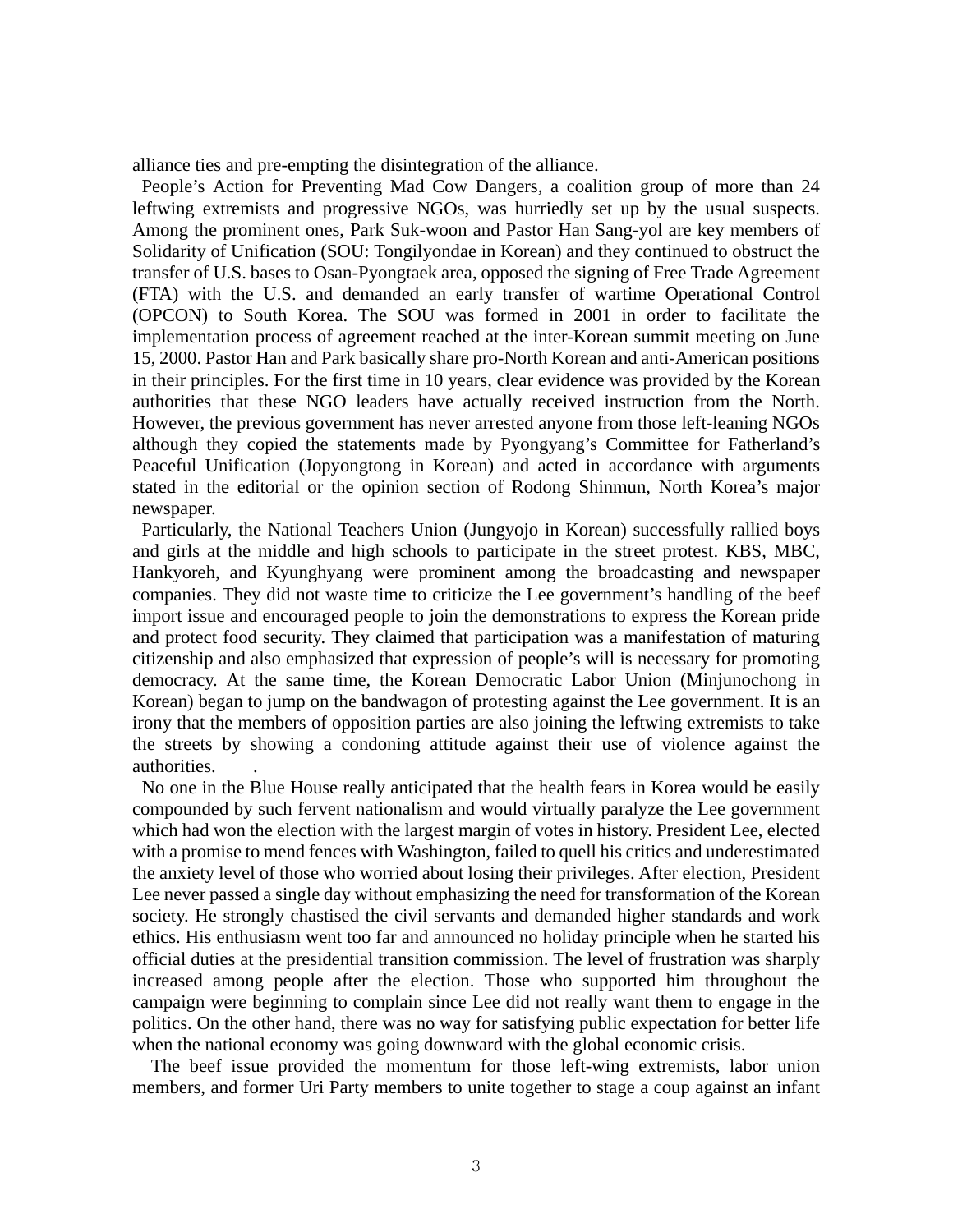conservative government. There is no way to keep their interests without curtailing Lee's ambitious reform agenda. Considering the fact that 2.37 million from the age of 19 to 34 were jobless in Korea at the time it was rather easy for them to ignite the flame of public disgruntlement over widening aspiration gap.

The anti-government forces attacked President Lee by describing him as a defender of the wealthy and privileged. President Lee's good will gesture at the Camp David meeting with President Bush in April 2008 was exaggerated as a form of tribute to a foreign power. The critics fed paranoia through internet and TV shows and overly exaggerated the danger of a mad-cow disease in an American herd. It easily sparked public anger at the alleged weakness of the Lee government when they thought that the Lee government did not stand up vigorously enough to American pressure. The critics blamed the Lee government for giving up its sovereignty and hurting people's pride by providing a concession to the U.S. at the expense of public safety.

 The collective sense of grievances among people on the street degenerated into a form of collective hysteria and united various dissident groups together with bystanders who were also dissatisfied with the Lee government's style, priority setting of policy agenda, and tempo of pushing things forward.

#### **His North Korean policy was getting less support from both fronts**

On the other hand, his tough line policy orientation toward North Korea conditioning aid on nuclear disarmament and improved human rights has chilled ties with Pyongyang and angered both the leadership in the North and the pro-North Korean elements in the South. Former President Kim Dae-jung frequently refuted President Lee's idea that South Korea suffered a great loss during the past 10 years due to sunshine policy. Former President Roh Moo-hyun did not hesitate to criticize the Lee government by accusing that the new administration did not abide by the so-called October  $4<sup>th</sup>$  agreement he made hurriedly with Kim Jong-il just before he left his presidency in February 2008.

However, President Lee also failed to garner strong support from the conservatives who demanded a complete reversal of the sunshine policy. Strangely, President Lee called upon Kim Ha-jung to become his first Minister of Unification. Kim Ha-jung is Kim Dae-Jung's former national security advisor and worked as the longest serving Korean ambassador to China under President Roh. Once Kim Ha-jung initiated the adoption of a new policy based on mutual benefits and prosperity, those conservatives who originally supported Lee were infuriated because the new policy contains the basic element of sunshine policy. This raised the question of who moved the President Lee's policy orientation further to the left.

 Although President Lee made it clear that sending food aid for humanitarian purposes will be continued, pro-North Korean NGOs and left-wing extremists did not believe him. On the contrary, they demanded an increased contact with North Korea by giving up such ambiguous stance based on 'benign neglect'. The influence of the Roh Moo-hyun and Kim Dae Jung supporters remained intact even after Lee Myung-bak became the President. They were well-positioned throughout the government, the media and academia. There existed no systematic efforts to tame the political influence of pro-North Korean power elites mushroomed throughout the past 10 years. Those pro-North Korean intellectuals and activists certainly felt threatened when the new government attempted to discard the Ministry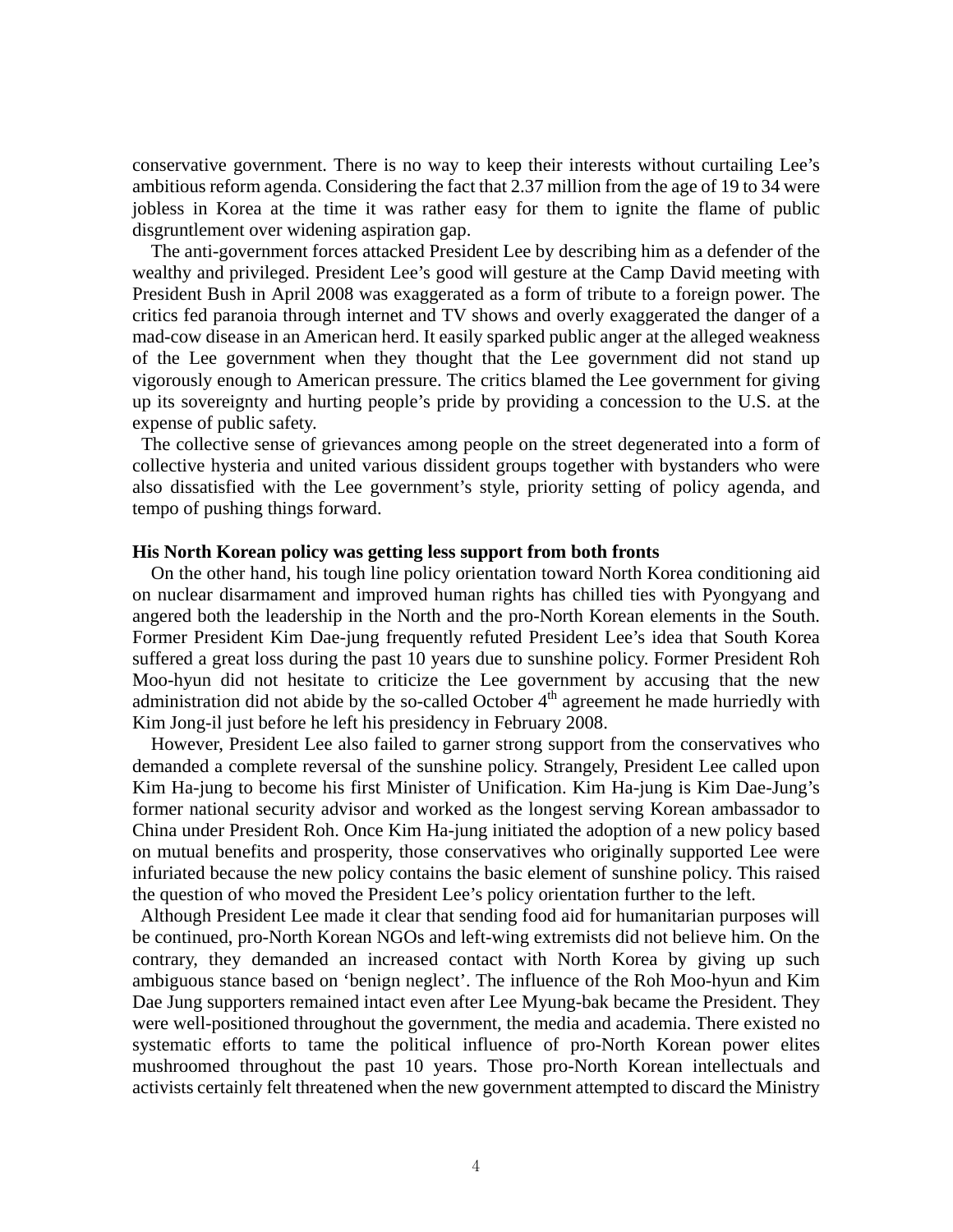of Unification and began to investigate the misuse of funds among key NGOs by controlling the usual practice of funneling funds to the DPRK.

They particularly questioned the utility of Lee government's vision of "Denuclearization-Openness 3000." They complained that the Lee government lacks willingness to continue the negotiation with Pyongyang. They continued to criticize that demanding a complete denuclearization and verification is unobtainable. The critics insisted that policy of continuing cooperation must be continued as long as Pyongyang stands ready to cooperate with the U.S. and other partners in denuclearization process based on the February 13 agreement. From the perspective of the critics, American flexibility of the previous Bush administration shown during the process of nuclear negotiation proves that Lee's hard line policy stance is anachronistic and therefore needs to be reformulated.

Ironically, making the same voice with Americans did not protect President Lee from criticism, either. When President Bush suggested that he would send 500,000 tons of food aid to Pyongyang at the Camp David meeting on April 20, 2008, President Lee welcomed the idea of supporting people in North Korea who will face the most difficult time in coming months. However, the U.S. decision to provide food aid emboldened Pyongyang to turn down the similar offer from the Lee government. It increased the chance of isolating the Lee government's position by allowing Pyongyang to play a wedge between Seoul and Washington.

 It created two different reactions in the domestic politics: It made conservatives suspect that the U.S. did not mind Seoul's strategic position, while making the pro-North Korean progressives convinced that Lee's hard line policy had lost its legitimacy.

# **Political winds are finally turning around**

People's Action staged the 100<sup>th</sup> demonstration near Gwanghwamoon street in Seoul on August 15, 2008. However, their momentum did not last forever. The killing of a Korean tourist by the North Korean guard at Mt. Geumgang and the outstanding performances of Korean athletes at the Beijing Olympic Games beginning on August 8, 2008 provided rare breathing room for President Lee. Since then, President Lee has taken this opportunity to prepare for fighting off bouts of radical demonstrations at home and a series of provocation from the North. President Lee's approval rating--once plunged to 15 percent—has bounced back to 26 percent. However, his supporting rate is somehow stuck around 26-28% due to increasing economic uncertainty coming out of the U.S. financial crisis. President Lee proposed a tax cut and announced a series of public sector reform measures to boost the economy. Also he began to talk to the public through radio addresses to dissipate public anxiety on the economic difficulty. His efforts were generally appreciated but did not necessarily restore people's confidence in such a worrisome economic situation.

 However, one still wonders whether the massive demonstration that frustrated the Lee government in 2008 can be repeated. It seems that three elements are now working positively for the Lee government and it is highly unlikely that such demonstrations happen again.

First, the sagging economy is expanding slowly to everyone's surprise. The Lee government successfully managed to avoid a recession and South Korea is currently rated among OECD countries as the front runner that escapes from the global financial crisis. The supporting rate of the President Lee is rising up to 40% mainly due to his efforts to prevent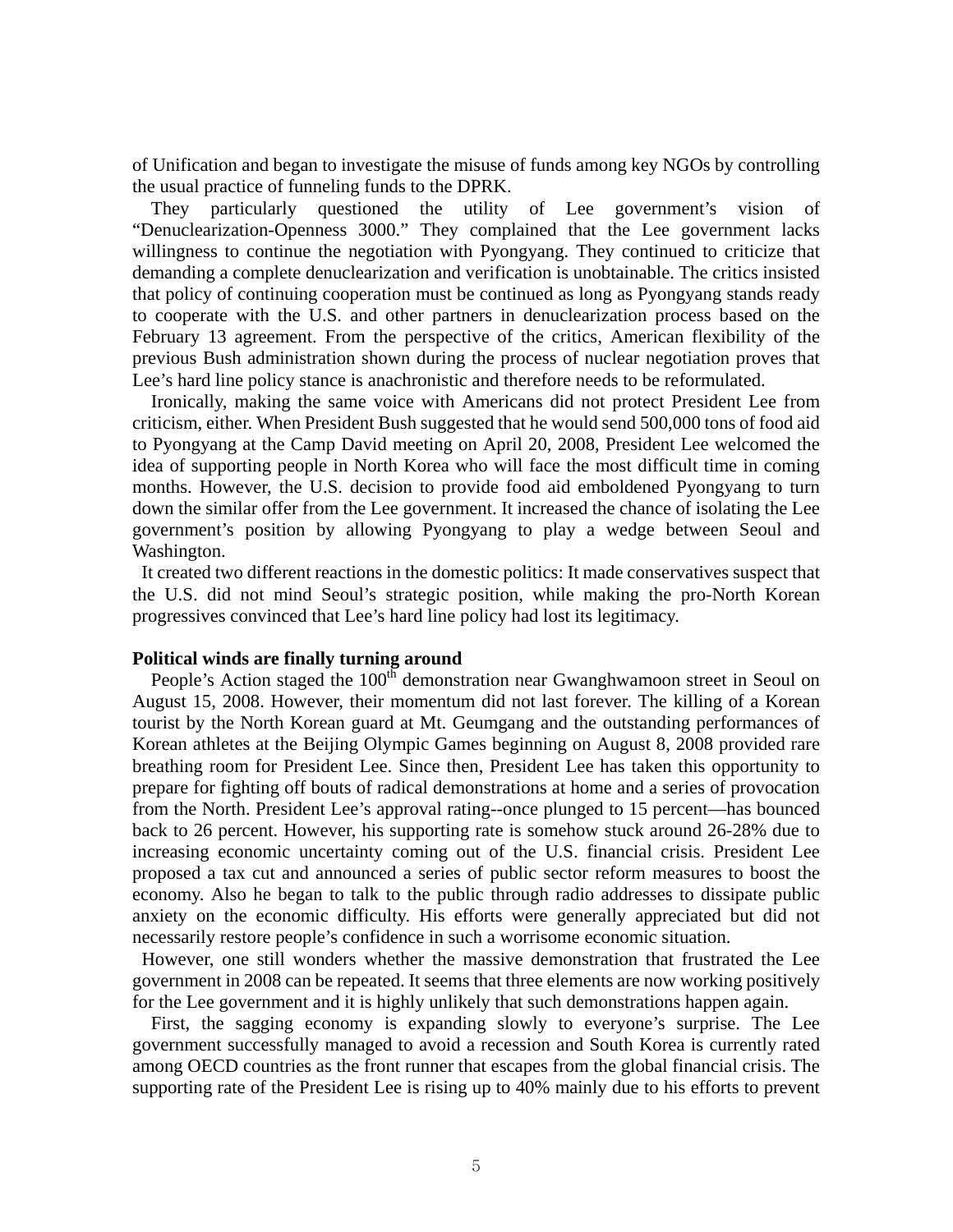the Korean economy from falling into recession; second, Lee's opponents are beginning to lose influence as former President Roh's financial scandal breaks out. President Roh has portrayed himself an image of a clean and reform–minded leader who hated the old fashioned way of doing politics. Roh and his followers did not mind to stage a coup against the conservatives through the internet and other tools of new media even after retiring from the politics; third, North Korea made a series of strategic blunders and failed to take advantage of leadership change in the United States. The continuing use of brinkmanship against the Obama Administration and the Lee Government makes people get tired and hardly sympathetic to Pyongyang's rhetoric. It also makes the pro-North Korean element of the society lose its appeal to the public.

Several labor unions are currently withdrawing from the membership of radical Korean Democratic Labor Union that not only requires militant struggles against the government but also encourages to join the pro-North Korean political rallies. Student activism is also declining rapidly on campus due to the difficulties of finding jobs on the market. The National Teachers Union leaders are on the defensive when their leadership was reported to be involved in covering up the sexual harassment cases. The number of membership was reduced by 30,000 from 100,000 over past twelve months. Those TV producers who exaggerated the danger of mad cow disease and ignited a violent demonstration against the government in 2008 were also indicted and will be prosecuted. The Munwha Broadcasting Company, the Hankyoreh, the Kyunghyang newspapers are now facing a serious financial problem since their anti-market orientation and tendency to rely on sensationalism hardly attracts major sponsors like Samsung and LG.

#### **Slow start for achieving the vision of Global Korea**

 $\overline{a}$ 

Despite rhetoric of full commitment, no specific efforts have been made to deploy more peacekeepers abroad, to respond more quickly to crises, and to allocate additional resources to help carry out its core responsibilities during the first year.

 The UN Secretary General Ban Ki-moon acknowledged how frustrated he was when the government failed to support his request for additional funds for pursuing an active public diplomacy program. At an interview with local reporters on July 5, 2008, he expressed his unusual tone of disappointment by saying that Korea's contribution was too tiny and it needs to be expanded further in order to become a stakeholder in the international society.<sup>1</sup>

 Although President Lee made it clear that his government will increase its contributions to developing countries and seek a greater role in international peacekeeping and environmental protection efforts during his meeting with Secretary General Ban Ki-moon on July 4,  $2008$ <sup>2</sup> the Lee government failed to seize the momentum of the Secretary General's visiting home to turn things around. It might be wonderful if the Lee government was able to announce that Korea wants to engage further to prevent and mitigate spill-over conflicts from border

<sup>&</sup>lt;sup>1</sup> Secretary General Ban said that "Frankly I was shamed since Korea was not up to the expectation of the international society," Joong-Ang Sunday*,* July 06, 2008. www.joins.com. (accessed date: July 10, 2008).

<sup>&</sup>lt;sup>2</sup> "Lee pledges greater Korean role in int'l society." *Korean Herald*, July 6, 2008 (accessed date: July 10, 2008).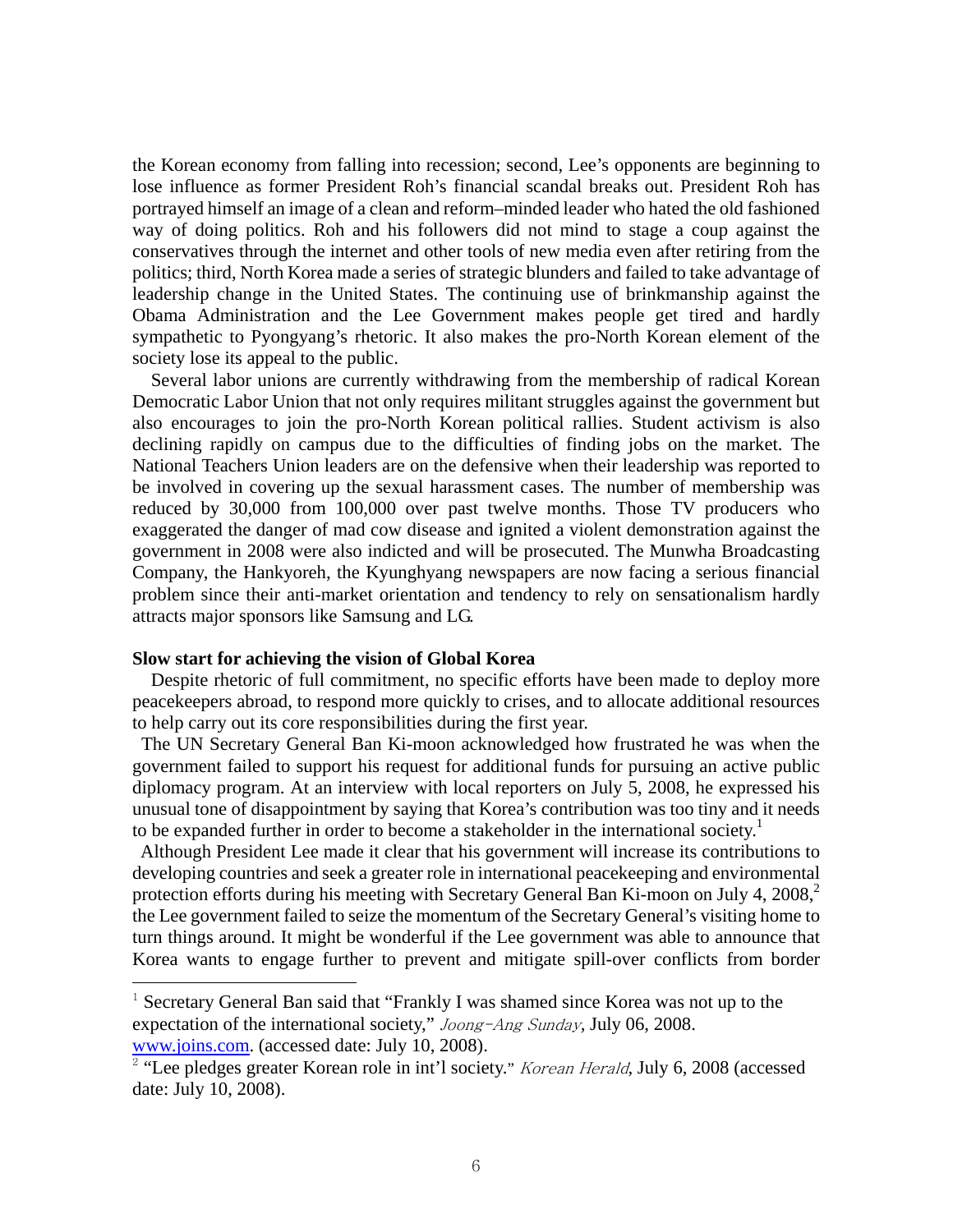disputes and ethnic tensions, to control and roll back nuclear proliferation and address a range of urgent human security challenges as a true partner of the United Nations.

 During the G-8 Conference in Toyako, Japan on July 8-9, President Lee also made a much stronger commitment to the environment and alleviating poverty. He repeated his willingness to play a bridging role between the advanced and developing countries in reducing the technological divide and sharing South Korea's experiences with international society in seeking solutions. He continued to express that South Korea would be an 'early mover' for achieving the goals of climate change and conserving energy.<sup>3</sup> Calling for establishing the 'East Asia Climate Partnership', he confirmed that South Korea is now ready for continuing a dialogue with the global partners on how South Korea can be a valued and valuable player in the world affairs. Unfortunately, his voice did not reach to the people and they still do not understand why they need to go beyond myopic national interest.

As the former CEO of Hyundai, President Lee fully understands why South Korea needs to be globally active and how it can be a valuable player in world affairs. President Lee wishes to strengthen Korea's regional networks and wants to upgrade Korea's branding and standing in the world community. However, it is still difficult for persuading people why they need "New Look," and why it is so important to earn respect from the rest of the world.

#### **Lee needs a creative approach for cementing the ROK-US relations**

South Korea's priorities include the management of its relations with the United States, which has been the backbone of the security and prosperity of Korea. However, South Korea's partnership with the United States must continue to be expanded beyond bilateral security arrangements. As he announced the new era for strategic alliance at the meeting with President Bush at the Camp David on April 22, 2008, President Lee has tried hard to make a common voice with the Bush administration in dealing with the nuclear issue of North Korea while sticking with his original decision to open the beef market even though he suffered a severe political damage at home. By reciprocating Lee's courageous efforts, President Bush assisted Lee by allowing additional negotiation for voluntary limitations of beef over 30 months and ordered to reverse the United States Board on Geographic Names (BGN)'s action on Dokdo territorial designation. He also included Korea on the list of 23 visa waiver states by making it possible for Korean tourists to travel without U.S. visa. He also provided Korea with the won-dollar currency swap that prevented the deteriorating financial situation of Korea in 2008. He also invited President Lee to G-20 summit meeting in Washington, DC to play an important role to discuss the financial crisis with world leaders.

Maintaining personal confidence between two leaders is very crucial. In April 2, 2009, President Lee has met with President Obama at the G-20 meeting in London for the first time and returned home with a good impression of him. Koreans generally welcomed the election of Barrack Obama and are sympathetic to him. The fact that he grew up in the back streets of Jakarta, Indonesia and having an unusual background of understanding poverty in Africa made people in Korea believe that he would understand the Asian minds better than any of his predecessors.

 $\overline{a}$ 

<sup>&</sup>lt;sup>3</sup> "Cooperation for Paradigm Change, " Remarks by President Lee Myung-bak on the occasion of the G-8 Summit in Toyako.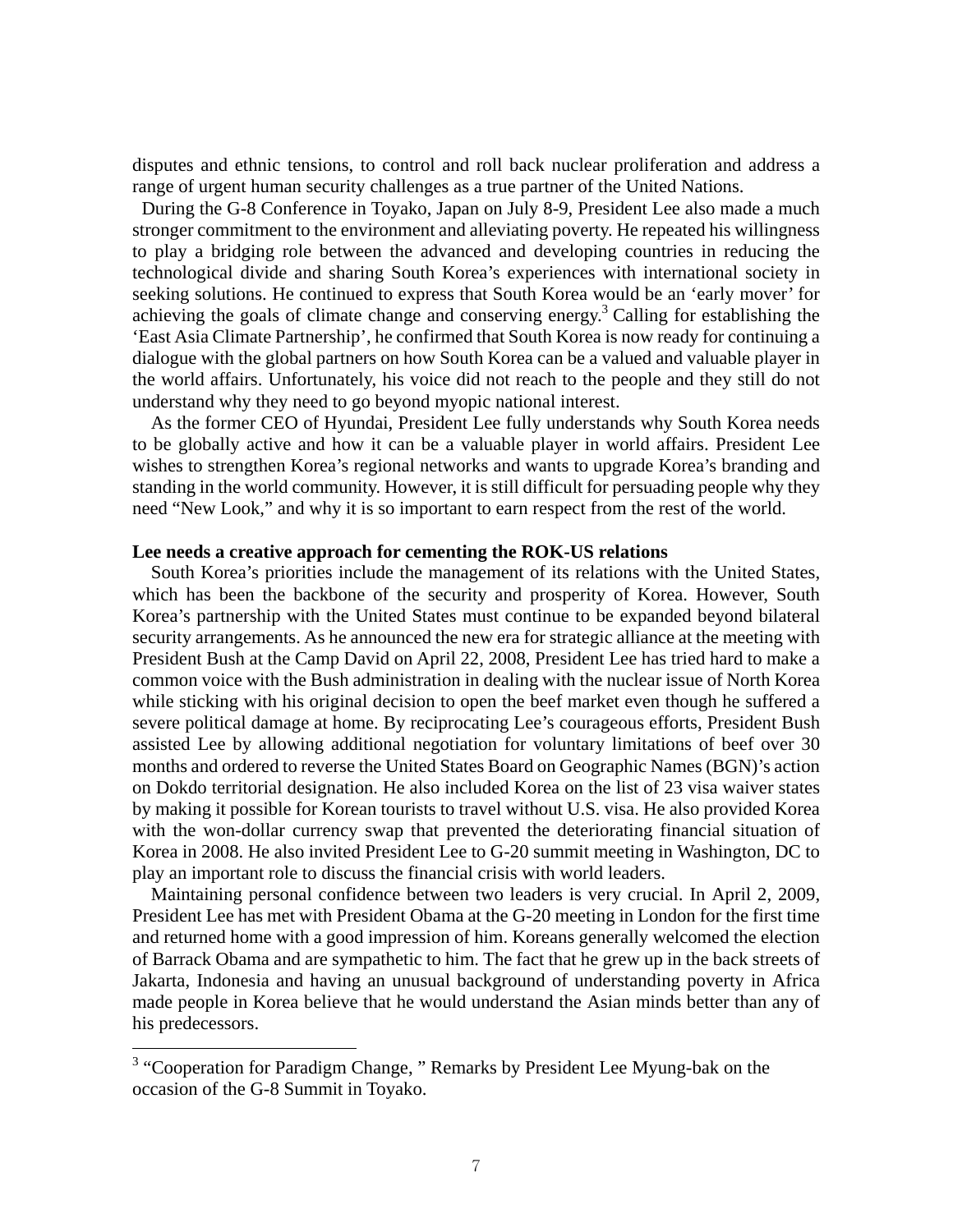Yet, there are many who are still concerned over the possibility of Obama Administration to compromise with Pyongyang due to its inability to force Pyongyang to give up its nuclear option. At least four reasons can be addressed why the Obama Administration will not be able to use force against Pyongyang.

 First, North Korea's sudden collapse would create a dangerous power vacuum and it would give rise to fierce rivalries among regional powers. Second, uncontrolled stockpiles of nuclear weapons and weapons of mass destruction in North Korea that might become available to other states or rogue groups would also threaten to undermine the efforts for global non-proliferation. Third, a surge of cross-border refugees would force enormous socioeconomic strains on adjacent countries including China. Fourth, stabilization and reconstruction of the northern Korean peninsula would require a large investment of resources from international society and therefore military strikes or invasion would jeopardize the chances for potential economic collaborations among concerned parties.

Many experts in South Korea have worried over the Obama Administration's losing interest in early ratification of KORUS FTA. Fortunately, there exists a possibility of change on the American position on this matter and it helps that the Lee government hurriedly passed the legislation at home on April 22, 2009, fully expecting that the U.S. would not oppose the original agreement. After observing the first 100 days of the Obama Administration, people in the Blue House are cautiously optimistic about the future. Thus far, the close cooperation between two governments is successfully deterring Pyongyang's strenuous efforts to drive a wedge against Seoul and Washington, D.C. The Secretary of State Hilary Clinton made it very clear from the beginning that the United States would not give in to Pyongyang and her position was again confirmed in her recent statement before the Hearings of the House on April 23, 2009. President Obama also made it clear that North Korea's violation must be punished when he made a speech in Prague, Czech Republic on April 5, 2009.

 However, one needs to recognize the fact that the Obama Administration does not seem to have an alternative but to yield more concessions to Pyongyang's demands. It seems that North Korea will keep testing the Obama Administration by escalating further with the possibility of second nuclear test after firing a long-range rocket on April 5, 2009. Pyongyang already announced that it will begin reprocessing the spent fuel rods to make an additional nuclear bomb. Pyongyang also threatened to test the ICBM and expressed its willingness to build light-water reactors by implying that they will no longer hide their intention to produce the highly-enriched uranium for making additional bombs. It remains to be seen how long the United States can be persistent and patient enough to maintain its principles.

 Secretary Clinton fully understands that the DPRK would never give up its nuclear option now. However, the Hilary team may believe that the United States can prevent them from further derailing from the course by providing an incentive that Pyongyang cannot refuse. They may want to apply its own salami tactics by matching Pyongyang to counter their usual attempts to slice demands with various stages in order to maximize the benefits.

The questions need to be posed here are: can the United States fully discuss with South Korea before they make any move? And more importantly, how should the United States do if North Korea wants to keep crossing the red lines to obtain further concessions?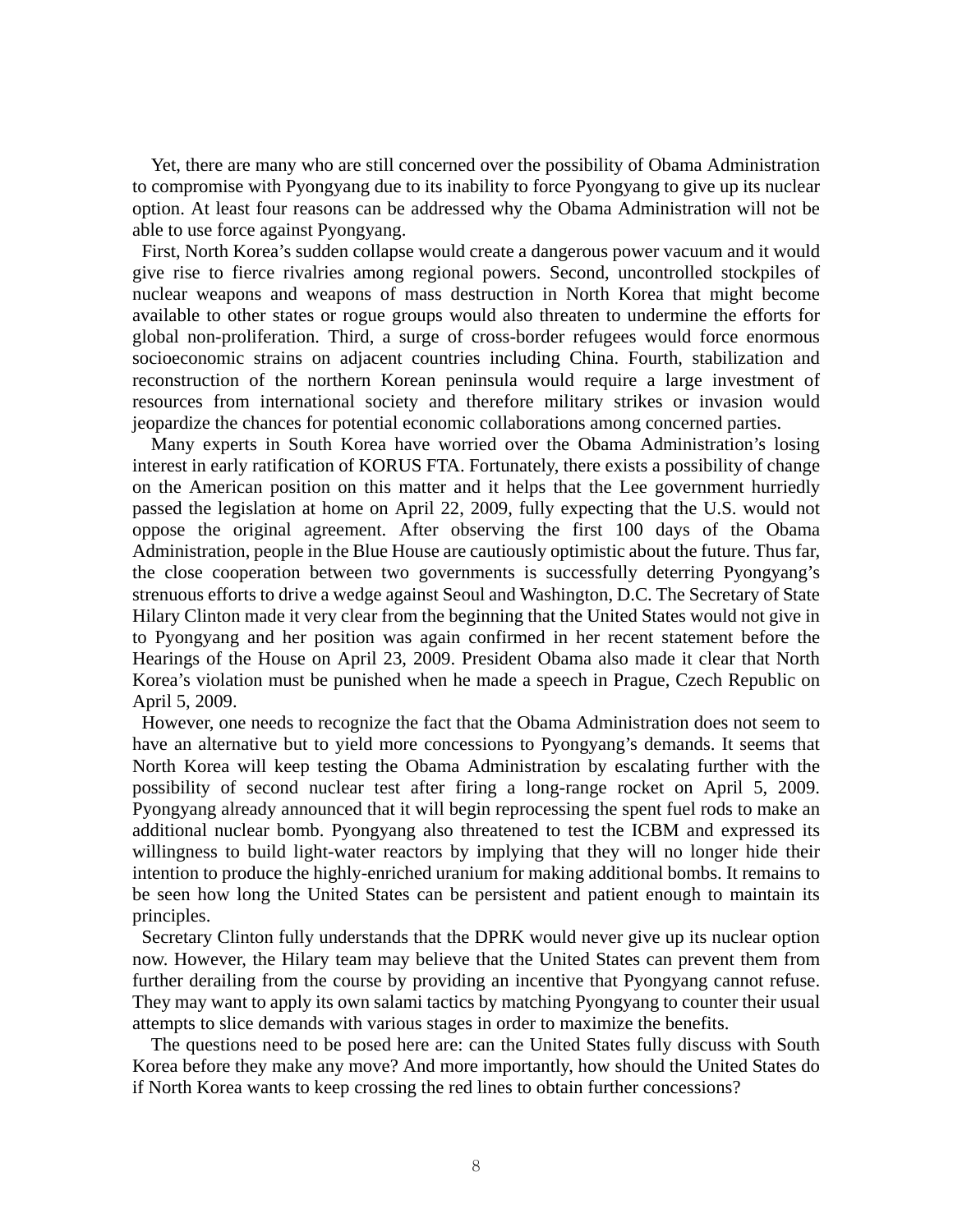Against this backdrop, managing the transition period is very crucial for both Washington and Seoul. Seoul and Washington's close cooperation will become very important from now on particularly in dealing with backsliding North Korea that has threatened us to reverse the denuclearization process. Specific questions are highly likely to emerge on how to establish the effective verification regime to satisfy concerned parties and how to penalize them if they are not going to return to the denuclearization process.

At the same time, it is very important for President Lee to convey a very clear message to President Obama in the upcoming summit meeting to be held on June 15 2009 in Washington, D.C. on what kind of vision he has for the enlargement of the alliance in line with South Korea's growing national capabilities and how he can be a strategic asset to the U.S. interest in the face of the changing nature of the North Korean threat and regional security dynamics.

Thus far, President Lee has taken a cautious approach in the process of alliance consolidation. President Lee committed himself to a "Global Korea" but operationalizing this goal in the context of the alliance is likely to result in great political friction at home. There still are some sore spots: burden-sharing, relocation of USFK base, and transfer of wartime OPCON can easily be political targets for the progressive sector of the society.

It seems that President Lee needs a more creative approach to send more PKOs to assist the Obama Administration's new foci of stabilization and reconstruction in Afghanistan and strengthen the relationship with regional partners on enhancing the capacities to deal with human insecurities throughout the region. The Lee Government recently decided to dispatch a KDX-II type destroyer with 298 sailors to the Bay of Somalia to participate in the "Operations Enduring Freedom" organized by the U.S. Fifth Fleet. They could be a starting point for building strategic partnership with many other regional powers.

Ocean peacekeeping is a new area for Korea. By working together by combining their strengths, Korea and the United States (perhaps together with India), can provide renewed leadership to resolve a host of challenges, from the need to improve energy efficiency, protect the environment and foster the economic development of the world's poorest countries to enhancing peace and security in East Asia and regions beyond East Asia.

Particularly, there is a real need to translate Responsibility to Protect (R2P) principles into East Asia as in the serious human sufferings from the recent disasters of Myanmar and China. Although the ASEAN and ASEAN Regional Forum (ARF) are beginning to embrace peacekeeping and peace-building, they are doing this in a limited and hesitant way.<sup>4</sup> With this as a backdrop, South Korea can take a leadership role and create a focal point of discussion, debate and action on R2P and the Human Security agenda in East Asia.

President Lee's commitment to respond to humanitarian crises has been most recently on display in China. President Lee visited for the first time as the foreign leader to the site of the earthquake stricken region of China. His gesture of goodwill attracted a wide range of support and brought attention to the need for establishing a crisis response mechanism among the concerned parties in the region. He also encouraged the members of the Korean disaster response team who came to rescue survivors at the site of the earthquake in Sichuan Province.

 $\overline{a}$ 

<sup>&</sup>lt;sup>4</sup> Pierre P. Lizee, "Peacekeeping, Post-Conflict Reconstruction, and Regional Security: Next Steps and Challenges for Asia," CSCAP Regional Security Outlook (2007): 29.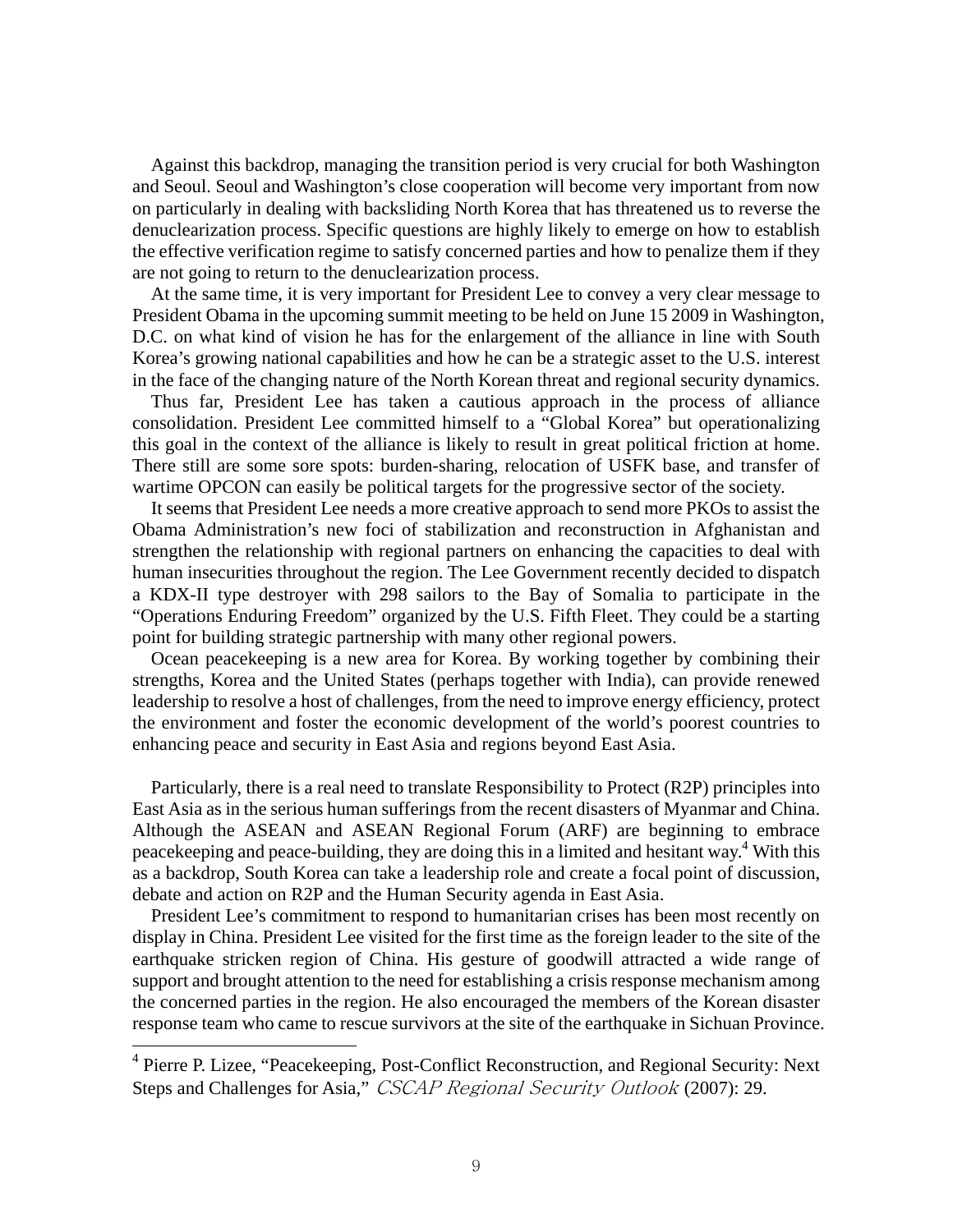The Korean Air Force also provided a disaster relief operation by dispatching three C-130s cargo planes full of emergency items. It was the first time that Korean military cargo planes were allowed to land on the Chinese soil and this would certainly help to build confidence between two states.

President Lee finds that building democracy is not exactly a science and can hardly be transferable from abroad.<sup>5</sup> Of course, there was a time when the culture of South Korea was incapable of sustaining democratic values. But Lee and his supporters strongly believe that South Korea's unique experience can certainly be regarded as a hope and pointer for those who wish to overcome their roadblocks.<sup>6</sup> Currently, the Lee Myung-bak government is considering to expand the size of Provisional Reconstruction Team (PRT) to Afghanistan from 24 to 90 personnel and will increase the amount of ODA. Although he has not yet made a final decision on dispatching military units, the debate is still going on within the policy circle on how much will be enough if the Lee government decides to send its forces.

But those who have reservations on the Korea's increasing regional role warn that Afghanistan is different from northern Iraq, given its ethnic and religious divisions and lack of administrative structure. There is no blue print, magic formula or mechanically transferable models for enhancing capacities of weak regime like the Karzai government in Afghanistan even if new leadership will soon take power after August election. The critics argue that Korea's contribution would not be a factor and despite rhetoric of full support from the international society, the Obama Administration will never make a difference.

#### **Nationalism dies hard but young generation looks for a new role**

 $\overline{a}$ 

There has never been a clear consensus about how much will be enough for Seoul's contribution to the international society. Moreover, people are still heavily occupied with the threat from the North and can hardly escape from the emotional appeal that national unification must be obtained at any cost. The appeal for increasing ODA for poor people in developing world can easily be criticized when it is interpreted as an indifference to the hardship and suffering of North Korean sisters and brothers living under the harsh rule of the Kim Jong-il regime. In this context, the North Korean factor has always been a major road block for increasing funds for international charity.

Preparing for reconstructing North Korea can be an ideal goal for strengthening trilateral cooperation among the United States, Japan and Korea. However, the pro-North Korean fundamentalists have condemned those who call for trilateral cooperation and brand them as internationalists to obstruct the inter-Korean efforts to heal the wounds of the Korean War. Nevertheless, it is not always easy for South Koreans to overcome totally the psychological wounds from the past. The false image of "the weak, helpless, suffering Korea," dies hard and the nationalist sentiments are relentlessly reproduced by the progressive teacher's union members at every school. In the midst of the information age, it is important to note that

<sup>5</sup> Tom Zeller, "Building Democracy Is Not a Science," New York Times*,* April 27, 2003 http://www.nytimes.com. (Accessed date: April 27, 2003).

 $6$  Aidan Foster-Carter, "The Myth of South Korea," Far Eastern Economic Review (1989): 46-47.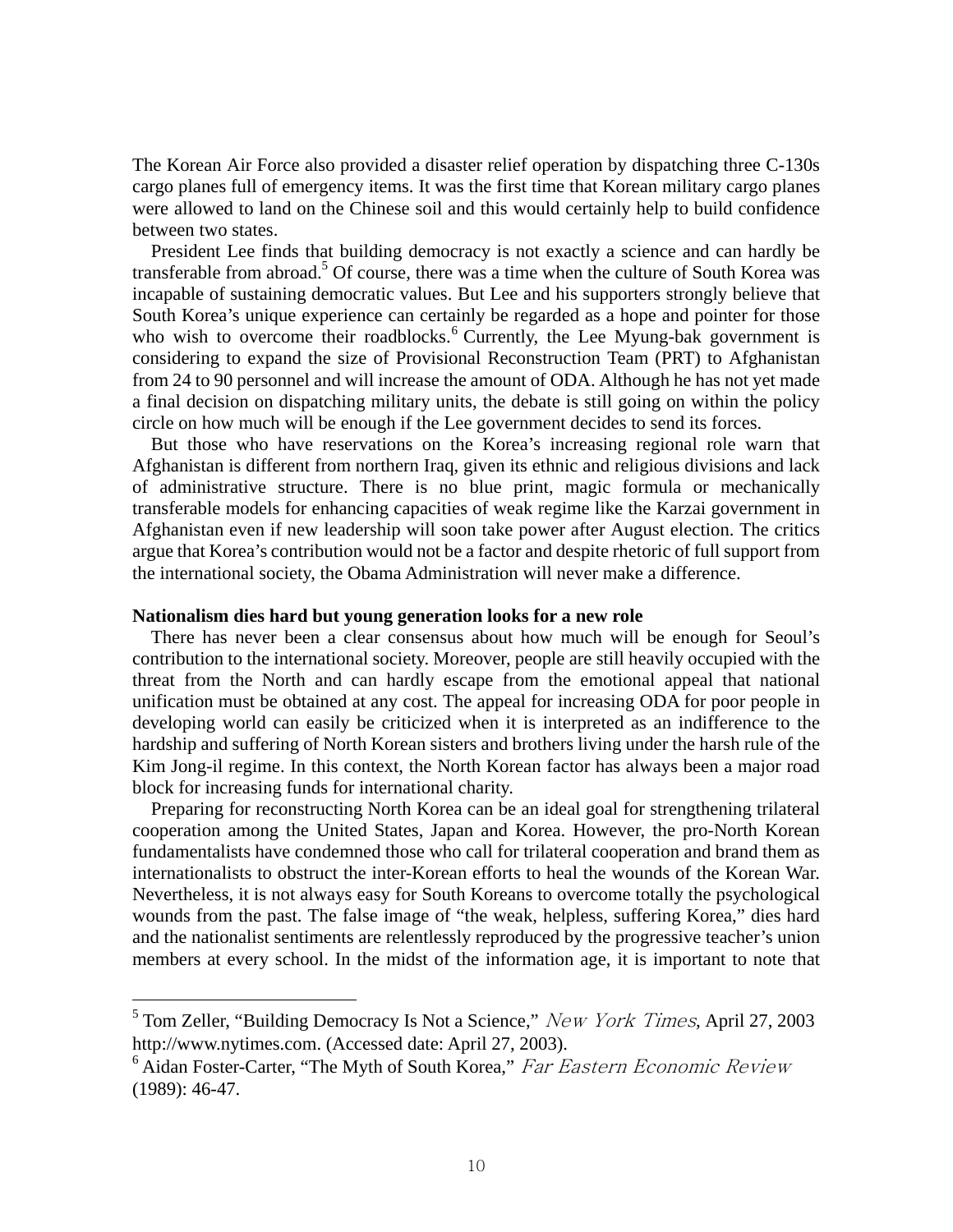Koreans are easily manipulated by propaganda through the internet and some media journals. It is very difficult to upgrade Korea's image abroad if the country is still haunted by a memory of being abused by neighboring forces.

President Lee strongly believes that the active involvement of civilian experts in the peace keeping and peace building operations is a linchpin for conducting a successful policy. Korea now sends large numbers of volunteers to virtually every corner of the world. However, they need to be organized and better educated for enhancing its efficiency. The Lee government also needs to protect those civilian forces by providing better guidance and to strengthen its regional networks. It is imperative for South Korea to prevent such unfortunate incidents such as the kidnapping and murdering of Korean volunteers by the Taliban forces in Kabul, Afghanistan in 2007.

Fortunately, the young generation in Korea also wants to dispel old images and looks for a different role for the  $21<sup>st</sup>$  Century. It is President Lee's responsibility to offer a vision and guiding principle for action. South Korea's role of pride and influence in the world should only be guaranteed when Koreans are to play as global citizens. The question is how President Lee can persuade them to look beyond such a narrow sense of nationalism and protectionism.

Complex emergencies of today's world have taught us that not only must civilian and military instruments work closely together but also that we must have a more effective working relationship among our civilian instruments. The issue is that emerging and powerful NGOs in Korea have never fully exercised their capacity to coordinate to protect people's right comprehensively beyond the realm of national interest and patriotism.<sup>7</sup>

# **Transforming Korean's passion and energy into a global challenge**

 $\overline{a}$ 

It is President Lee's full responsibility to channel the passion and energies of the Korean people into a driving force for solving global challenges of the future. The Lee government now seeks to expand its official development assistance to 0.2 percent of its gross national income by 2012, from the current 0.1 percent to increase its participation in PKO activities during his tenure.

In January 2008, the Presidential Transition Committee recommended that the Ministry of National Defense expands its PKO forces to the size of 5,000 soldiers and creates a PKO center that can provide professional training for both civilian and military personnel. The transition team also planned to launch the "global leader program." It was supposed to dispatch 20,000 young volunteers to virtually every corner of the world to assist local efforts to improve their living standard and promote the idea of sustainable development. Considering the fact that only 4,700 personnel were sent abroad by Korean International Cooperation Agency (KOICA) during the past 17 years, the new plan was ambitious enough to worry government officials who are supposed to be involved in the project. Ironically, the project was suspended when the idea of Reforming English Education System received harsh criticism from the media and public. The ruling Grand National Party also wanted to stop the

<sup>&</sup>lt;sup>7</sup> Kyudok Hong, "The Impact of NGOs on South Korea's Decision to Dispatch Troops to Iraq,*"* Journal of International and Area Studies 12, no. 2 (2005): 31-46.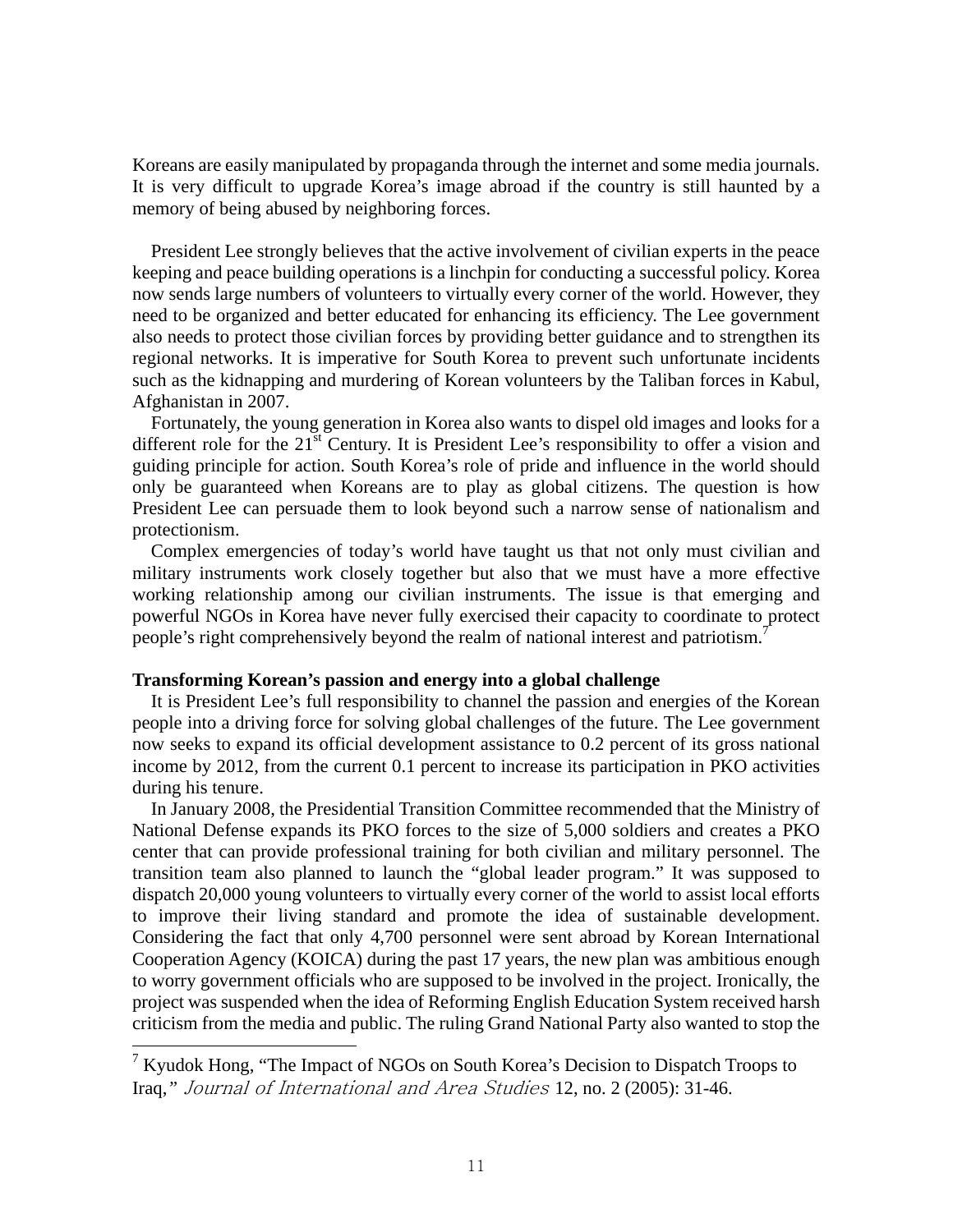project before ruining their chance at the coming general election in April 2008.

The Korean military did not move fast enough to adopt the recommendation from the transition committee, either. The Ministry of National Defense has a big stake in revising the 'Defense Reform 2020', designed by the previous government in 2005. The Army needs to reduce its ground troops from 47 to 24 divisions according to the plan. Under these critical circumstances, the PKO issue can hardly get appropriate attention. However, the slow face of reformulating PKOs may undermine Seoul's voice in the United Nations and lose the momentum of the globalization drive of President Lee.

 The National Assembly and NGOs will soon be engaging in the debate of making a new law in dealing with conditions of dispatching PKO units abroad. Korea is currently being requested by the United Nations to send PKO troops to Darfur, Sudan and the Obama Administration is also checking the possibility of having a Korean contribution to Afghanistan. The Lee Government needs to make it clear that it can assist the new President of the United States when General David McKiernan demanded four additional brigades for stabilizing the situation in Afghanistan by the end of summer 2009. It would be very difficult for President Lee to dispatch its ground forces to Afghanistan since it will definitely ignite serious domestic opposition against his government. However, he needs to consider seriously the option of sending back the engineering and medical units of the Korean military along with a Korean PRT that can be a replacement for the American PRT in a rotation basis in order to reduce the heavy burden for the U.S. Redeploying the Air Force's transportation squadron that has been stationed in Kuwait until the end of 2008 can be an option to help the U.S. efforts to build up its capacity to handle a large number of forces to be deployed soon.

On January 12, 2009, President Lee also pronounced in a joint communiqué that his government would find ways to contribute to International Security Assistance Forces (ISAF) jointly with Japan when he had a meeting with Prime Minister Aso Taro in Seoul. It would be a good idea that if Korea and Japan can find a way to assist the supposedly cross-Atlantic security cooperation to a target country in Asia.

Although President Lee has not yet shown enough to make a meaningful contribution to the UN PKOs, the prospect is promising considering the fact that the influence of progressive NGOs to the politics has been reducing rapidly and the sign of recovery from economic wounds has been clearly identified.

However, the nationalistic fever would be a dangerous force to threaten its government, even a supposedly strong conservative government after fully overcoming such a public disgruntlement over beef issue a year ago. The negative consequences of the beef incident are two fold: First, no one is eager to be soft on foreign influence on domestic issue. Second, people are encouraged to show their dissent by venting their frustrations and expressing their critical opinions in public. However, it is an irony because the violent protesters have been so generous against the wrongdoings made by the Chinese and North Koreans. They justified their participation of the beef protest as an intellectual responsibility for public safety issue, while completely turning their eyes off to the Melamin issue that comes from the China. Moreover, in September 2008, a Korean coast guard officer was killed by mob of Chinese fisherman, who had been fishing illegally within the Korean waters. But no one from the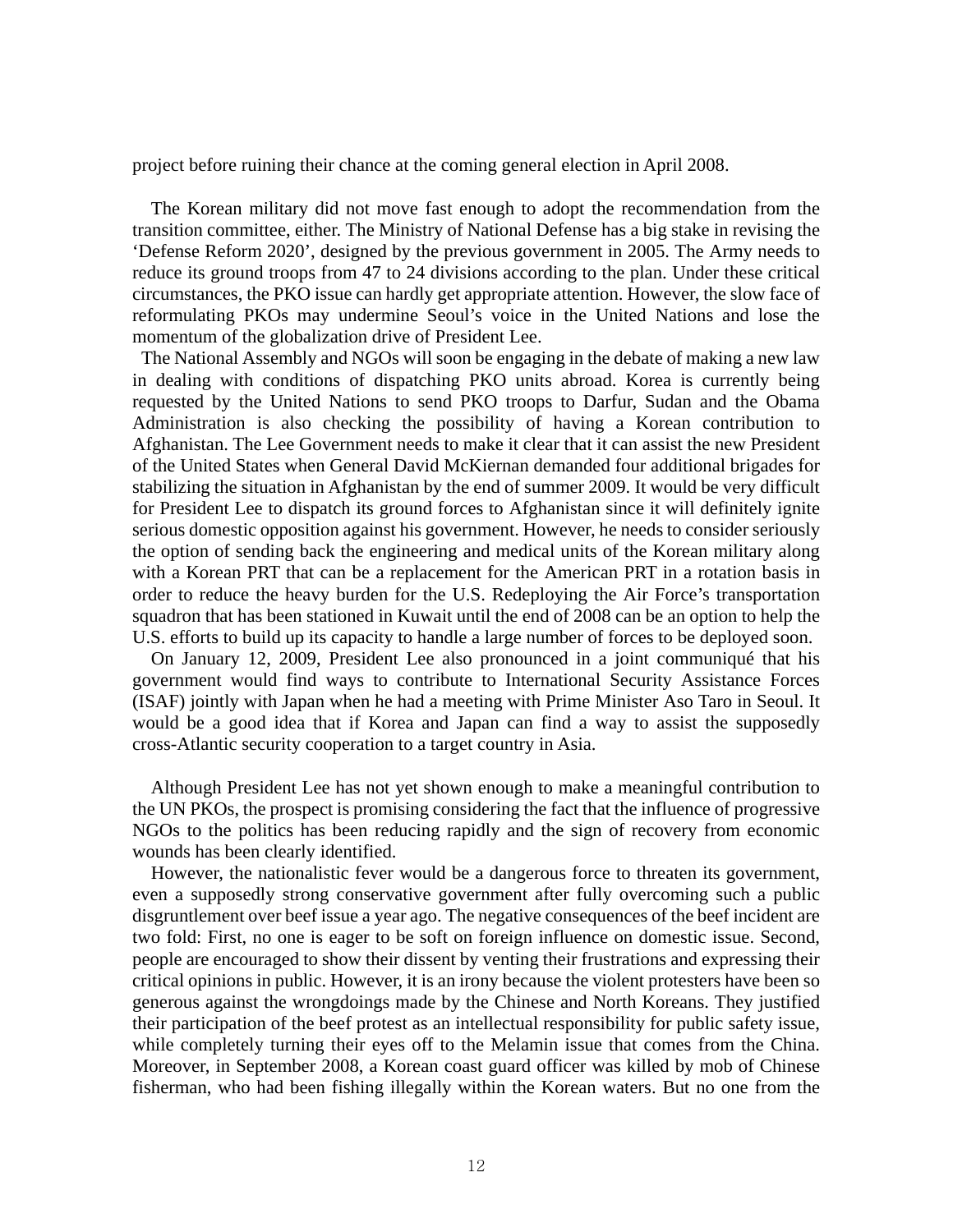progressives expressed their regret against the Chinese authority in Seoul. It greatly reflects the Korean progressive's distorted ideological prejudice against the United States.

### **President Lee needs to develop core values that can be shared by Asian neighbors**

Despite strong domestic challenges, President Lee is still determined to contribute to the making of a more "open and common regional network." He plans to implement the foreign policy objectivities vis-a-vis the "creative reconstruction" of Korean diplomacy based on such a vision. He is trying to reverse the trend by expanding Korea's diplomacy of "New Asian Initiative".

President Lee Myung-bak and President Hu Jintao agreed in August 2008 to upgrade Korea-China relations into a "Strategic Cooperative Partnership." The bilateral economic relationship has continued to surge since normalization in 1992 and total trade volume has already surpassed that of the U.S. and Korea. Koreans have certainly rediscovered China after an absence of many decades as an increasing number of Chinese students, corporate leaders, and officials at all levels of government are interacting with their counterparts in Korea. About five million people are now crossing the border per year and Korean students are outnumbered others among foreign students in every school in the major cities to learn to speak Chinese.

On the other hand, it is very unfortunate that Prime Minister Fukuda of Japan failed to avoid touching the sensitive territorial issue. Japan's decision came at the worst timing. It made President Lee in a very difficult position since he spent enormous efforts to upgrade the relationship with Japan and cultivate personal confidence with Prime Minister Fukuda.

It is well known fact that President Bush's decision to de-link North Korea's inclusion in the U.S. listing of state sponsors of terrorism from the issue of Japanese abductees has elicited some grumbling from Japan. However, it is President Lee's position that the U.S. and South Korea need to find a way to address the issue because it serves no ones' interests if Japan feels abandoned or even betrayed. It seems that maintaining a common voice among the U.S., Japan and South Korea would be a huge challenge.

The case reflects how important it is for Japan to protect the strategic partnership with Korea from domestic politics. Fortunately, the new Prime Minister Aso Taro has made serious efforts to mend fences with Korea and Lee Myung-bak responded enthusiastically to strengthen the bilateral relationship. It was a great opportunity for Korea to make a coordinated approach in dealing with the global financial crisis and the nuclear issue of North Korea.

President Lee needs to persuade people to understand that South Korea stands ready to participate more actively in the fostering of a more secure global order and greater support towards world peace and prosperity. An abiding reality today is the fact that the world's diverse problems can only be solved through the pooling of resources and the fact that traditional conceptions of national boundaries no longer apply. He believes that his government should not miss this opportunity and should work closely with regional or global partners on such issues as global climate change and as part of a broader effort in resolving common challenges.

Although global economic situations are not favorable to him, President Lee would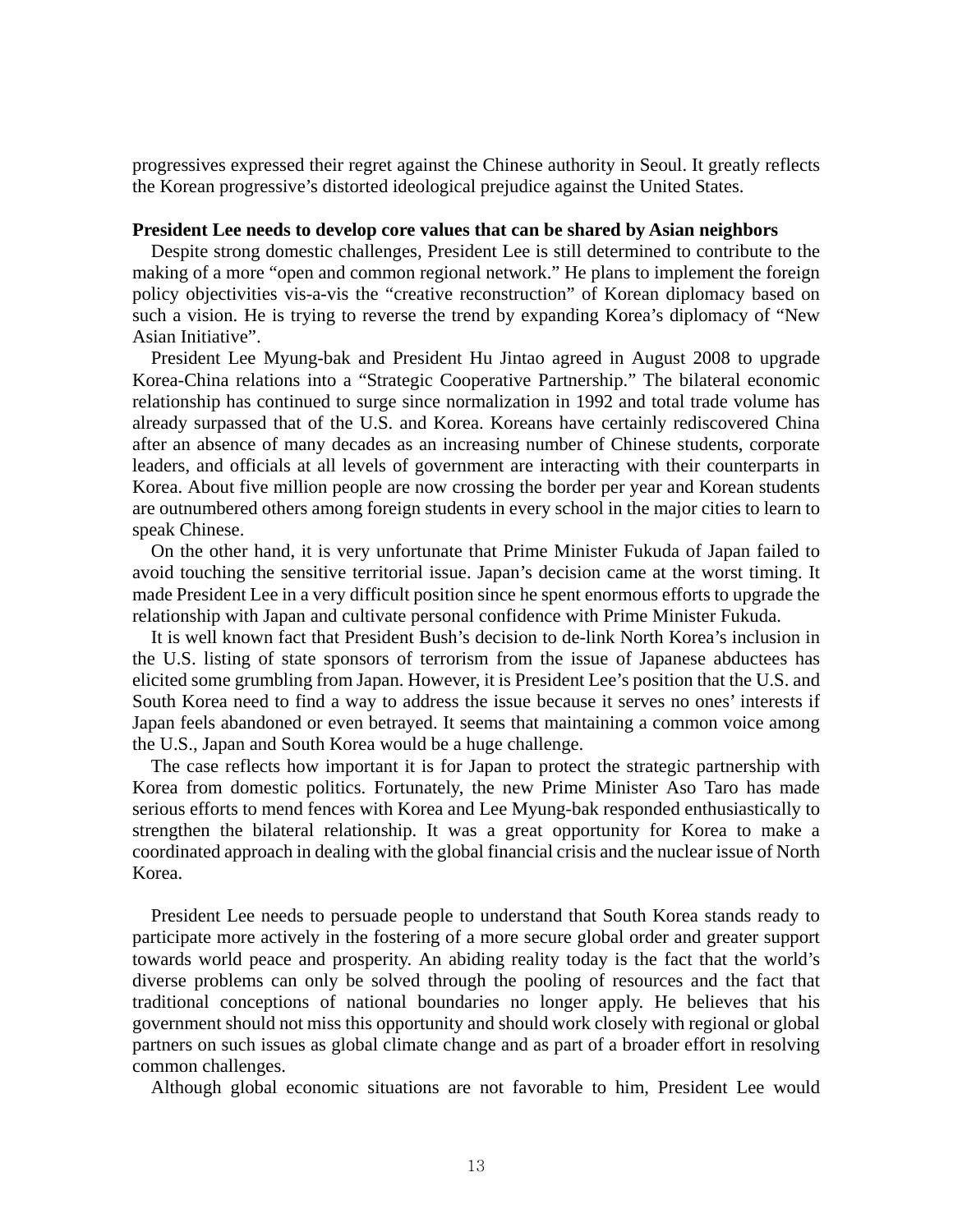incrementally increase South Korea's ODA budget and related resources. As Prime Minister Han Sung-soo announced in his address before the  $63<sup>rd</sup>$  Session of the UN General Assembly, Korea increased its ODA three times in volume with assistance to Africa during the past three years. It also plans to triple its current ODA to reach over 3 billion US dollars by 2015 and will join the OECD DAC in 2010. It will coordinate better its development cooperation policy with the global partners.

For nearly two decades, South Korea has participated in UN peacekeeping operations and is the  $10<sup>th</sup>$  largest contributor to the UN's PKO budget. South Korea also participates in the on-going war on terror and currently deploys contingents in Lebanon as part of the United Nations Interim Force in Lebanon (UNIFIL) It is worth noting that the Lee government dispatched five women peacekeepers among 359 personnel in Lebanon and they are successfully cultivating a new image of Korea by focusing on civil-military operation activities and trying to go beyond the boundaries of traditional peacekeeping.

President Lee also continues to carry out his original plan of dispatching a Korean version of a "Peace Corps" so that Koreans can contribute to alleviate poverty, disease, and other maladies. As mentioned above, the Korean government launched on May 7, 2009 the volunteer group of "World Friends Korea" and it is planning to send about 20,000 volunteers annually to every corner of the world to reach out to those who are in need.<sup>8</sup> If this would be implemented as planned, it would help our young generation to widen their horizon and to transform their passion and energies for upgrading Korea's image abroad.

## **Building peace for the future**

 $\overline{a}$ 

Building peace in the wake of war should be a very important goal for the Korean military for preparing for any future contingency. As observed in Afghanistan and Iraq, winning major battles is not sufficient for winning the peace. There are many demands that arise in the wake of conflict that are likely to involve military units as well as civilians. Currently, South Korea is not fully ready to handle post-conflict activities including transition to civil authorities, support of truce negotiations, civil affairs support to reestablish a civil government, psychological operations to foster continued peaceful relations, and continuing logistic support from engineering and transportation units.<sup>9</sup> It is a huge challenge for the Korean Army to upgrade its peace keeping and peace building capabilities. It would be a great strategic asset to prepare for stabilization and reconstruction of North Korea in the future.

The high command of the Korean military must understand that President Lee would support an increasing international role for the Korean armed forces. Also, it is high time for South Korea to start discussing with the United States and Japan on how to restore trilateral cooperation. There are many avenues for cooperation and there still are challenges for moving this idea forward. However, the time is right for Korea to take a leadership role in

<sup>&</sup>lt;sup>8</sup> Song Sang-ho, "World Friends Korea Launched," *The Korea Herald* (May 8, 2009). http://www.koreaherald.co.kr. (accessed date: 2009-05-08).

 $\overline{9}$  Richard A. Lacquement Jr., "Building Peace in the Wake of War: Appropriate Roles for Armed Forces and Civilians," in American Defense Policy*,* eds. Paul J. Bolt at al., Eighth Edition. (Baltimore: The Johns Hopkins University Press, 2005), 282-294.